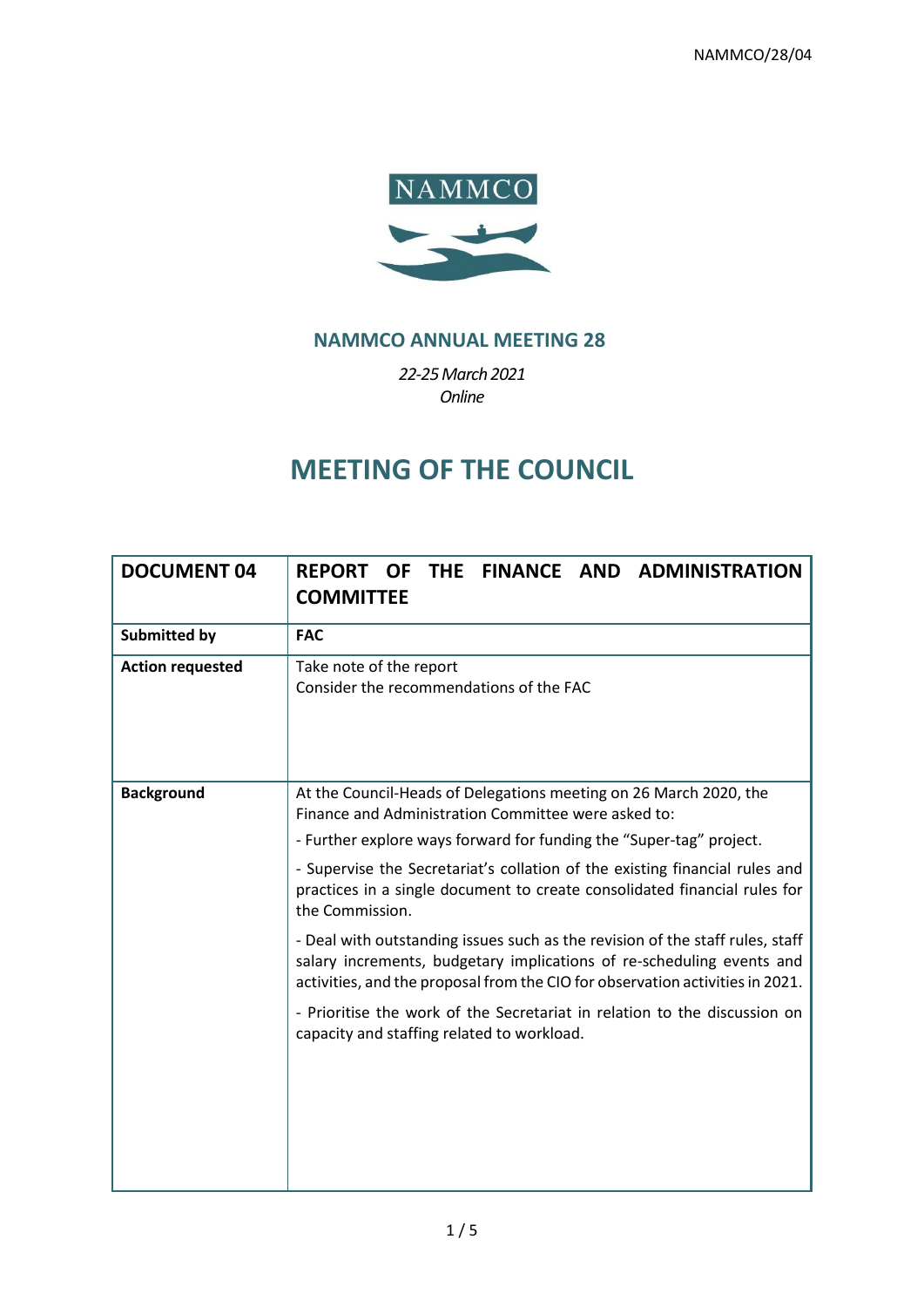# 1. **INTRODUCTION**

The Finance and Administration Committee (FAC), chaired by Amalie Jessen (Greenland), has held two online meetings (due to COVID-19 travel restrictions) since the Council-Heads of Delegations meeting on 26 March 2020. These were held on 16 October 2020 and 22 March 2021. Participants at the meetings were Amalie Jessen (Greenland), Kate Sanderson (Chair of the Council), Páll Nolsøe (Faroe Islands), Ásta Einarsdóttir (Iceland), Ole David Stenseth (Norway), with Geneviève Desportes, Nicolai Scherdin (Intern), Mana Tugend (Scientific and Communication Assistant), Fern Wickson and Charlotte Winsnes from the Secretariat.

This consolidated report presents the issues dealt with by the FAC since March 2020 and their outcomes, including the recommendations that the FAC wishes to bring forward to Council.

# 2. **COVID-19 PANDEMIC**

The global coronavirus (COVID-19) pandemic impacted the operations of NAMMCO in 2020, with all meetings in the spring (including the 28<sup>th</sup> Annual Meeting) being postponed to the autumn and some to the winter. Multiple committee meetings were moved to online formats. The FAC monitored the financial implications of these changes, which proved to be advantageous for the organisation as they compensated for the cost of transferring the pension scheme and ultimately resulted in a slightly positive balance instead of the large deficit that was foreseen.

## 3. **ADMINISTRATIVE ISSUES**

## **3.1 SECRETARIAT'S WORKLOAD AND PRIORITIES**

Following a Council/27 recommendation, the FAC engaged in a discussion with the Secretariat regarding workload and priorities.

The FAC Noted that it is the Council that generates the workload. FAC **recommends** that Council be conscious of the implications of its proposed priorities and that the focus should be on core issues for the organisation.

## **3.2 REVIEW OF THE STAFF RULES**

At its October 2020 meeting, the FAC decided that it would hold a meeting dedicated to reviewing the staff rules at a later stage when face to face meetings become possible.

FAC **recommends**that Council task the FAC to progress with the revision and update of the Staff Rules, so they can be presented to the Council at its next meeting.

## **3.3 INTERNSHIP PROGRAM**

To support continuity in the handover of the interns' duties, and reduce the workload of the Secretariat, the FAC **recommends** that intern periods be allowed to overlap in time.

## **3.4 NAMMCO PARTICIPATION IN RESEARCH PROJECTS**

The Secretariat is regularly approached with invitations for NAMMCO to join or write letters of support for research project applications. The Secretariat sought guidelines for both the process of handling such requests and making decisions on NAMMCO's involvement.

The FAC agreed that NAMMCO should only join external research projects that are aligned with the core values of the organisation. Furthermore, participation should not place an undue financial burden on the organisation and needs to be considered in light of the workload of the Secretariat.

The FAC agreed that the Secretariat could assess invitations to join external projects on a case-by-case basis against these general principles and consult the Chair or HoDs on cases that are difficult to decide.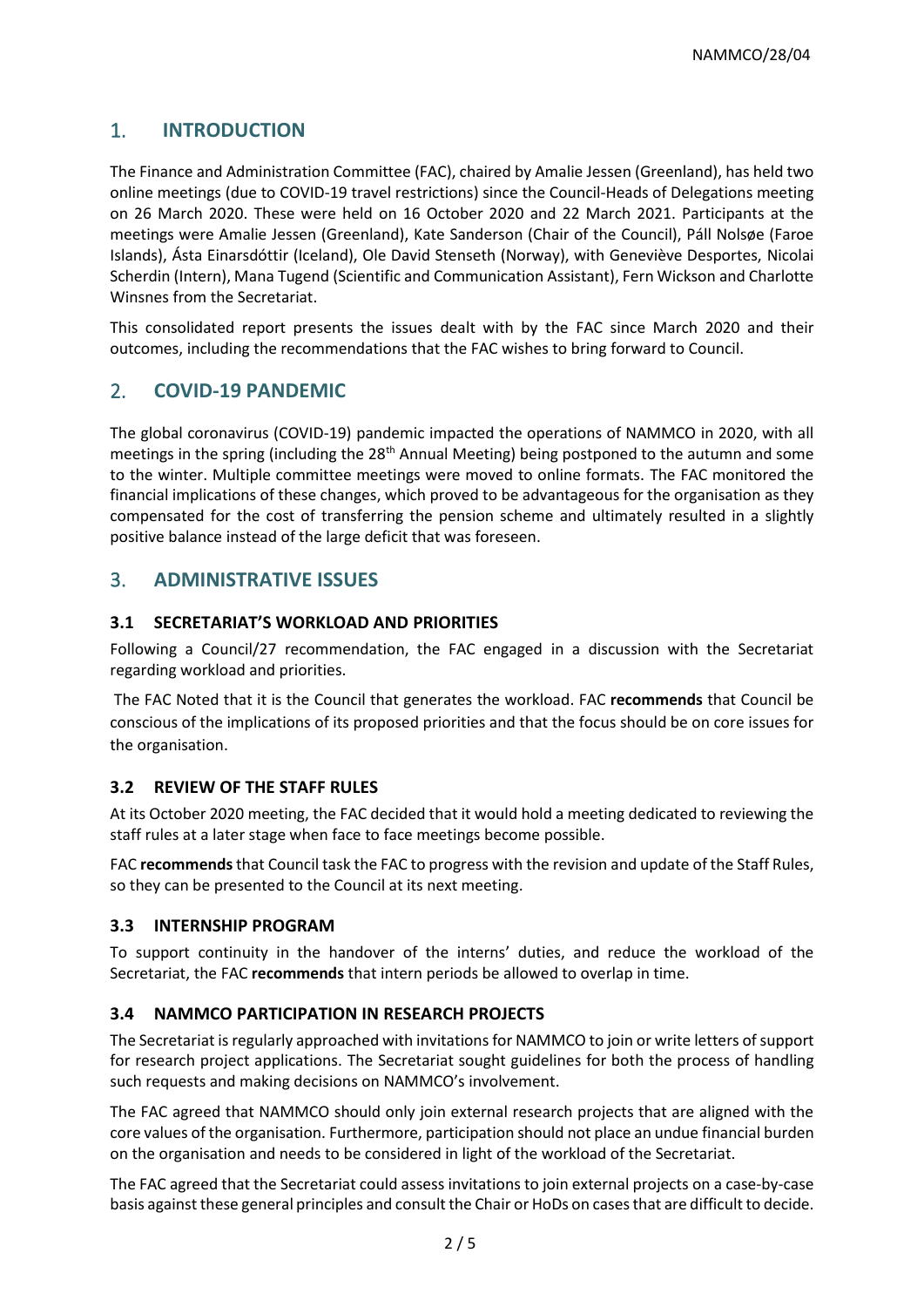The FAC **recommends** that the Council endorse the principles and the process proposed by FAC for responding to requests regarding external research projects.

## **3.5 FINANCIAL RULES**

## **3.5.1 FINANCIAL AGREEMENT ON LECTURES/PRESENTATIONS GIVEN BY THE SECRETARIAT**

The FAC **recommends** to the Council that, as a principle, NAMMCO/the Secretariat staff should not receive any payment for lectures or presentations connected to the work of NAMMCO given at universities or other organisations. However, payments to cover travel and accommodation costs, and a per diem allowance, could be accepted.

## **3.5.2 Consolidated Financial Rules for the Commission**

Unlike other organisations, NAMMCO does not currently have a single document collating established financial rules and practices. The Secretariat is developing such a document under the guidance of the FAC.

The FAC **recommends** that Council task the FAC to continue supervising the Secretariat's task of defining NAMMCO's financial rules, with a view to presenting a document to Council 29.

## 4. **FINANCIAL ISSUES**

## **4.1 SALARY INCREMENTS**

FAC **recommends** that a one-step salary increment be attributed to Scientific Secretary from January 2021.

FAC **recommends**that salary increments for the General and Deputy Secretaries be discussed at a later stage, in association with the revision of the Staff Rules when a face-to-face meeting becomes possible.

#### **4.2 AUDITED ACCOUNTS 2020**

The FAC reviewed the audited accounts for 2020 (NAMMCO/28/05).

The NAMMCO budget for 2020 was set at NOK 5,004,972 with expenditures projected to NOK 5,016,770, and an operating balance of NOK -11,798, as adopted at NAMMCO 27.

NAMMCO members decided at the Council-HoDs meeting on 13 March 2020 that observation activities in 2020 would be cancelled.

All planned in-person meetings hosted, supported and/or attended by the NAMMCO Secretariat were either cancelled or held virtually.

At its October meeting, the FAC agreed to recommend to the Council that there not be any salary increments in 2020.

The audited accounts for 2020 closed with a surplus of NOK 900, instead of the foreseen deficit of NOK 11,798. The general reserve increased to NOK 1,182,214 compared to the budgeted NOK 137,661. Although the cost of transferring the pension scheme was carried over from 2019 to 2020 and should have impacted the 2020 results, the savings due to COVID-19 balanced the cost of the transfer.

The FAC **recommends** that the Council approve the 2020 audited accounts.

#### **4.3 BUDGET IMPLICATIONS OF THE CIO RECOMMENDATIONS**

At its October meeting and following the CIO recommendation, the FAC agreed to recommend to the Council that no observation activities be conducted in 2021 due to uncertainty regarding travel possibilities linked to the COVID-19 pandemic.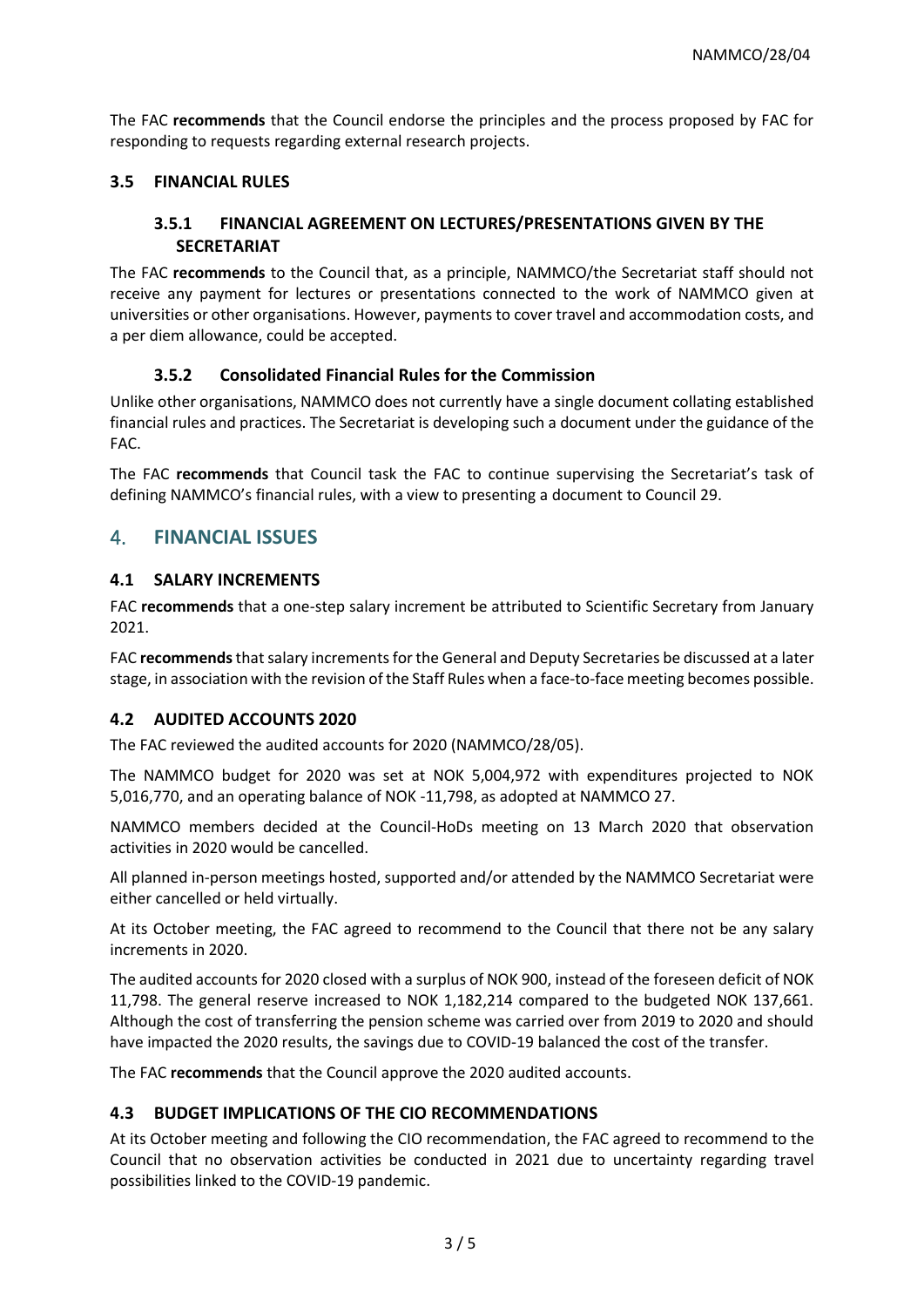The FAC **recommends** that the Council approve the cancellation of all observation activities in 2021.

The FAC **received a** proposal from the CIO for an increased effort in observation activities in 2022 (NAMMCO/28/17), with a budget of NOK 431,000, instead of the NOK 300,000 the Council-HoDs adopted for the 2021 activities in March 2020 - compared to the usual NOK 150,000 for strengthening the implementation of the revised observation scheme. The increased effort and budget for 2022 aims to compensate for the lack of observation activities in 2018–2021, due to: 1) the ongoing evaluation and revision of the observation scheme, and 2) the travel and association restrictions due to the COVID-19 pandemic.

The FAC recommends that Council decide on the principle of this increased allocation to the Observation Activities. If the Council is favorable to an increase in allocation above NOK 300,000, it should then task the FAC to discuss the amount that would be reasonable taking into consideration all the activities that the Commission would like to support in 2022.

The CIO recommended that the remuneration of observers, which has remained unchanged since 2008, be adjusted for the Norwegian inflation rate going back to 2008.

The FAC **recommends** that the Council follow the recommendation of the CIO and that the remuneration of observers be adjusted to the level proposed from the 2022 season.

## **4.4 FINANCING OF THE SUPER TAG PROJECT**

The Council 27 (2019) tasked the FAC to continue looking at funding avenues for the Super Tag collaborative project, which is to develop a new satellite tag for use on the whales of most interest to NAMMCO.

The FAC followed up and, among others, requested the SC to provide a revised project description, timeline, and budget, including expected in-kind contributions from all Member Countries.

The FAC was satisfied with the revised report provided by the SC and saw it as providing a sound basis for decision-making.

The FAC **recommends** that the Council consider the revised project description provided by the SC and task the FAC to hold a dedicated meeting on this project to discuss financing of the project.

## 5. **OVERVIEW OF FAC RECOMMENDATIONS TO COUNCIL 28**

#### **FAC recommends that Council 28**

• Be conscious of the implications of its proposed priorities; the focus should be on core issues for the organisation.

#### *Administrative issues*

- Task the FAC to continue:
	- o discussing Secretariat staffing and priorities
	- o progressing with the revision and update of the Staff Rules.
	- Allow for the possibility for overlapping internship periods.
- Adopt the proposed principles and process for engaging with external research projects.

#### *Observation activities*

- Approve the cancellation of observation activities in 2021.
- *Approve the increase in observer remuneration as proposed by the CIO from the 2022 season.*
- *If the Council is favourable to an increase in the allocation to Observation Activities, it task the FAC to determine the level of allocation which would be reasonable taking into consideration activities in other committees.*

#### *Financial issues*